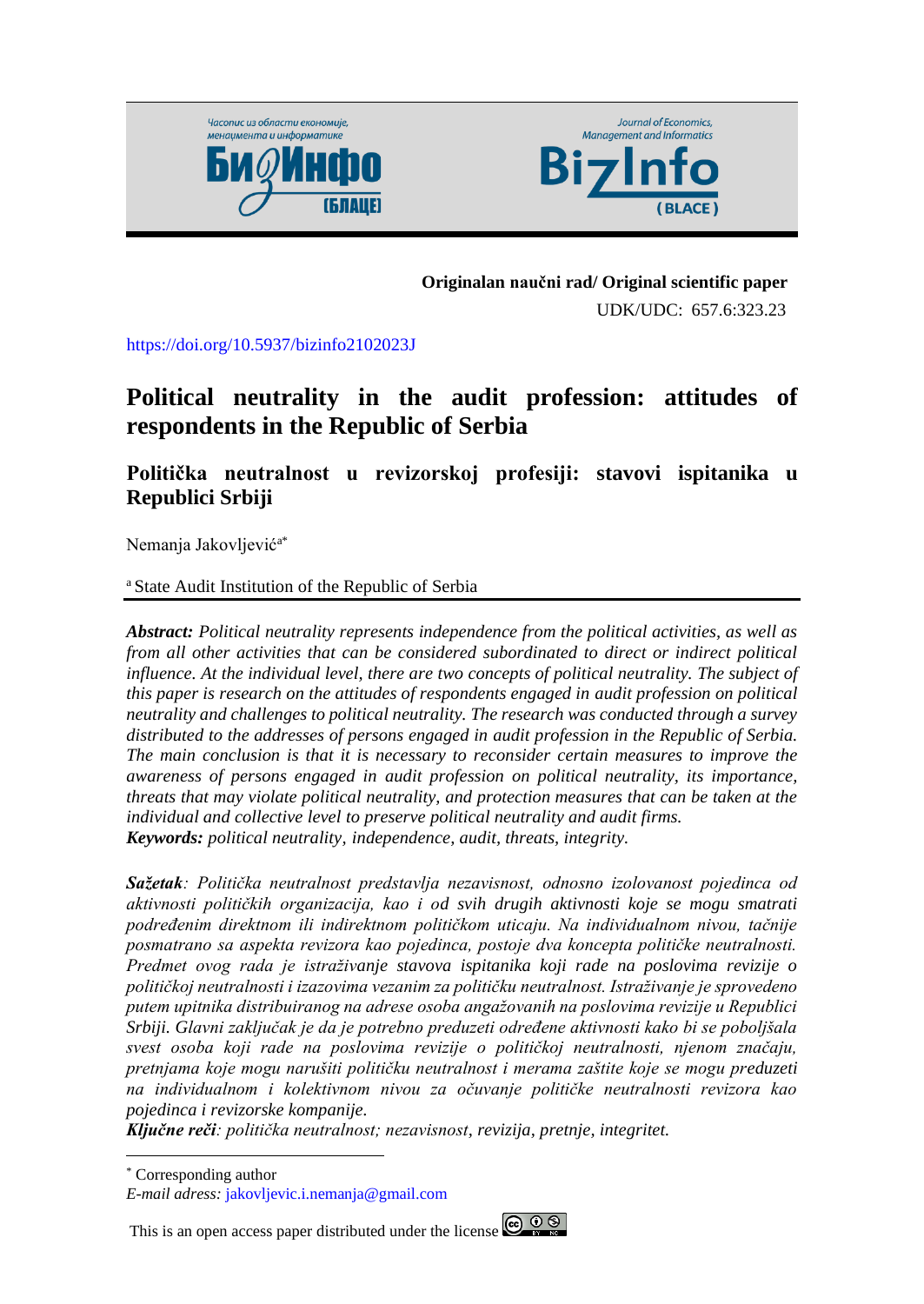## **1. Introduction**

Political neutrality in the audit profession is a very important factor of stability. Auditors which are responsible for providing an independent and objective opinion should not be politically influenced. Susceptibility to political influence can lead to a loss of audit independence and audit integrity at both the individual and collective levels in the context of audit firms and audit institutions. Those engaged in conducting audit engagements should maintain their political neutrality at a high level, not only during the conduct of the audit engagement but constantly throughout their entire professional career in the audit profession. In this context, the political neutrality of persons engaged in audit profession could be defined as their willingness to remain immune and independent of any internal or external influence that has a political character. It can be realized in two dimensions, political independence of the mind and political independence in appearance. The political independence of the mind is a state of mind of a person engaged in audit profession that implies independence from political influence. It is, in fact, the auditor's view of his political neutrality. Political neutrality in appearance represents the perception of other persons, other stakeholders about their view and position on the political neutrality of the person engaged in audit profession or on the political neutrality of the audit firm. A person engaged in audit profession, especially those in senior positions, should not attend private or public gatherings of political organizations, for any purpose. They should never speak publicly, never discuss political topics, and they should never represent the political views and interests of certain political organizations, either secretly or publicly. Only such an approach can preserve political independence in the appearance of a specific person engaged in audit profession. This is especially important for audit managers in the public sector, who are expected to be especially careful, and who is responsible for doing the work they do in the interests of all citizens, and not one specific political organization.

In defining political neutrality, we can say that there are two sources of influence on the political neutrality of persons engaged in audit profession, namely internal and external. Internal influence is the influence that comes from the person who is engaged in audit profession that comes from his satisfaction or dissatisfaction with the political situation in the country or the world and the desire to influence it. External influence comes from sources outside the reach of the person engaged in the audit profession, but who may influence it directly or indirectly. These can be written and digital media, colleagues, everyday events, and more. Both influences can have a strong influence on the political neutrality of the person engaged in audit profession, and for political neutrality to be truly preserved, it must be preserved from both internal and external influence. If a person engaged in audit profession preserves internal independence from political influence and does not preserve external independence. If he preserves external independence from political influence and does not preserve internal independence, then it cannot be said that a particular person is politically neutral, because both sources are intertwined and affect each other. It is necessary to achieve neutrality from both sources to consider that the person engaged in audit profession is truly politically neutral.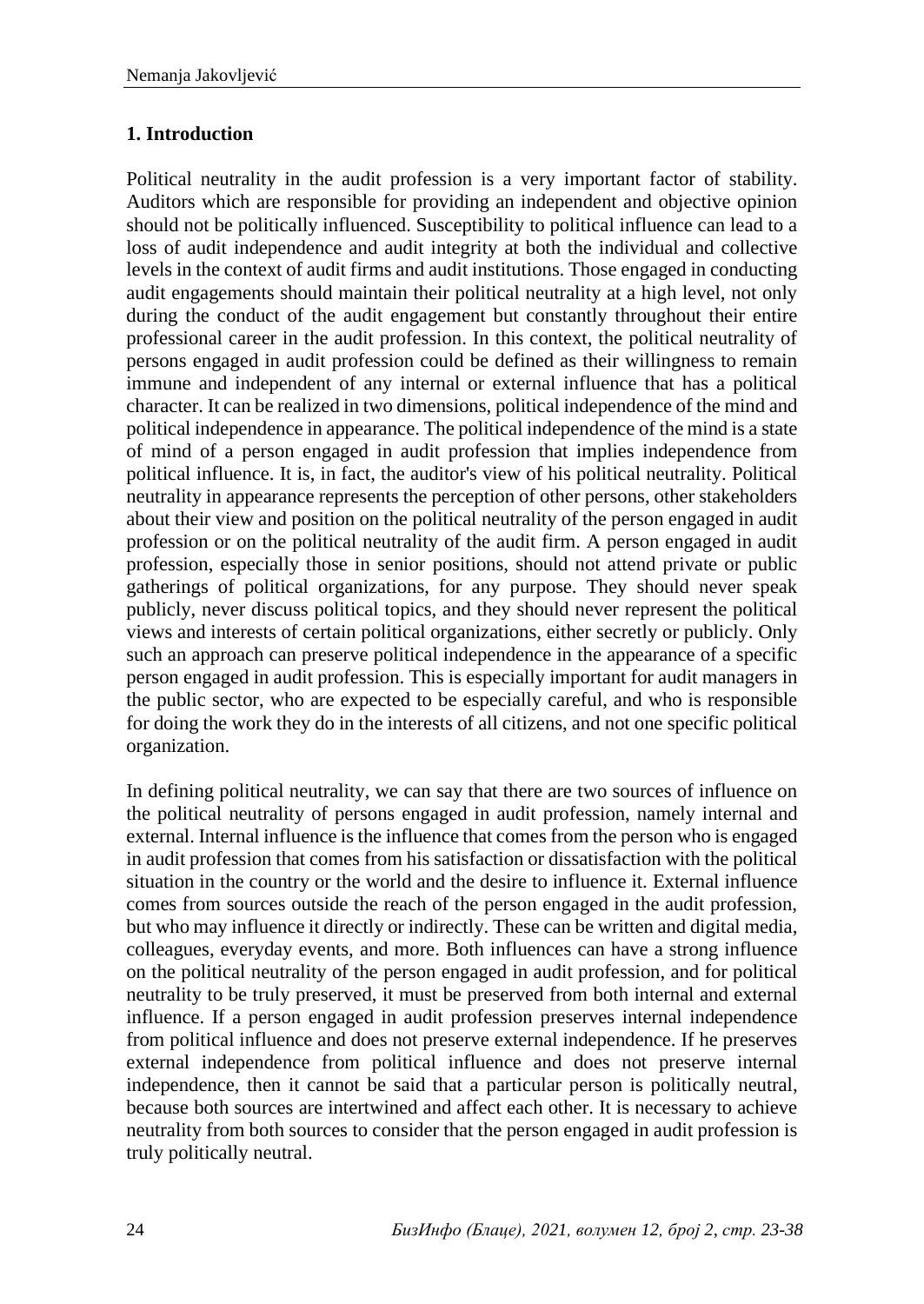In most countries, the supreme audit institutions for the audit of the public sector have the legal authority to conduct audits with publicly registered political organizations. This audit is mainly an audit of financial statements or an audit of compliance with business regulations in the field of labor legislation and other areas. When conducting this type of audit, special care should be taken and communication with the responsible persons in the audited entity should be reduced to the necessary minimum and limited exclusively to the topics that are the subject of the audit engagement. Any other type of communication, outside the scope of the audit engagement, can be very risky and can pose an open and direct threat to the independence of the person involved in the audit engagement. Preventive activities to protect auditors from political influence are crucial and should be unequivocally implemented before starting an audit engagement. These may include testing the independence of members of the audit team for political influence and taking corrective action if such influence is observed. A person who is determined in preliminary activities to be subject to political influence in a particular audit engagement may be preventively excluded from the audit team in question and assigned to another audit team where he will not be at risk of being subject to political influence. More frequent control is of great importance in these types of audits and may during the implementation of the audit engagement indicate possible omissions of persons involved in the implementation of the audit engagement. Punishing or removing them from the audit team in question may have the effect of preventing the occurrence of large-scale problems and may have prevented the influence of political representatives on the audit opinion and the audit report. Supreme audit institutions for the audit of the public sector should maintain their neutrality and independence from political influence. If they lose these qualities, then they have no reason to exist and spend state money, because they have lost the trust of the citizens. If they want to have integrity and credibility, the supreme audit institutions for auditing the public sector should not advocate for political power and should not have any connection with politics or politicians.

Auditors in the supreme audit institutions responsible for auditing the public sector are those who work closely with the legislature, the executive, or other governmental bodies authorized by law to review their reports. Where auditors undertake or wish to undertake policy activities, they must bear in mind the effect that their engagement may have, or they appear to have on the ability to perform their professional duties impartially. If auditors are allowed to participate in policy activities, they must be aware that these activities may lead to professional conflict. In the Republic of Serbia, the State Audit Institution of the Republic of Serbia is responsible for conducting the audit in political organizations. It has adopted and publicly published a code of ethics for state auditors, which emphasizes that it is very important for the State Audit Institution to maintain political neutrality because it cooperates with legislative and executive authorities as bodies authorized by law to review its reports (Etički kodeks za državne revizore i druge zaposlene u Državnoj revizorskoj instituciji). State auditors and other employees are obliged to behave politically neutral and to preserve the political neutrality of the State Audit Institution in the performance of their activities (Kodeks ponašanja državnih službenika, p. 2).

A relevant number of auditors in the Republic of Serbia in the public sector have the qualification of a civil servant, which according to them (Kodeks ponašanja državnih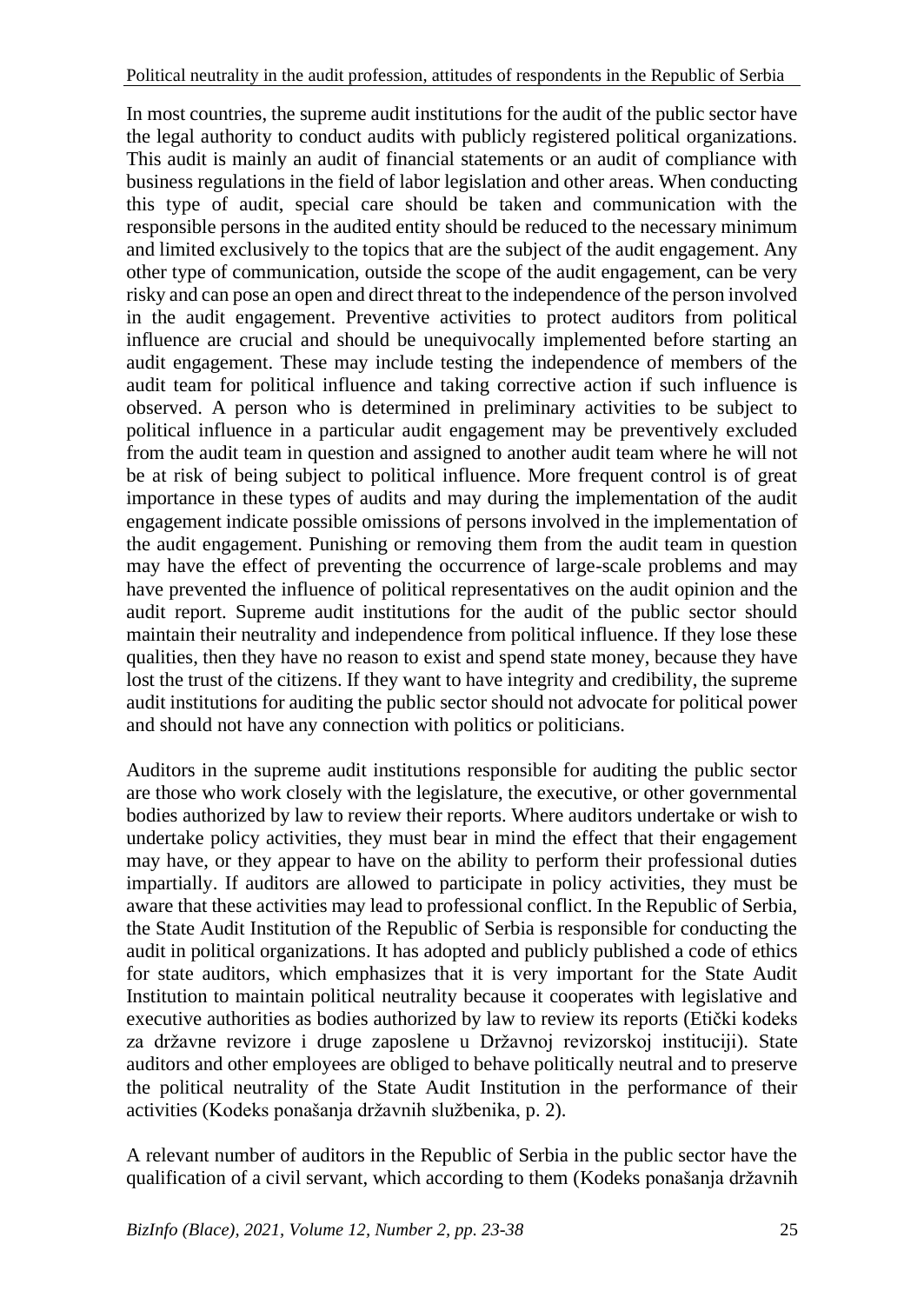službenika, p. 2), obliges them to adhere to the principles of political neutrality at all times and not to wear or highlight the features of political organizations or to share with other persons their advertising material, either in paper or electronic form, in the premises where they perform their work tasks. A civil servant must not influence the political orientation of other civil servants and state employees, nor put pressure on them in connection with support for political parties, or political entities that have candidates in elections. A civil servant may not use public gatherings in which he participates and meetings he holds as a civil servant to promote political parties, or political entities or for public representation of election participants and their election programs, or inviting voters to vote or not to vote for certain participants. The public funds entrusted to him in the performance of his duties may not be used by a civil servant for the promotion of political parties, which in particular means the use of official premises, vehicles, and inventory for a political campaign (Kodeks ponašanja državnih službenika, p. 2).

When considering the political neutrality of persons engaged in audit profession, the concept of individual and collective political neutrality can be determined, which is also important for understanding the overall political neutrality in the audit profession. Individual political neutrality is the political neutrality of a specific, person engaged in audit profession. Collective political neutrality is the political neutrality of the collective (the audit firm). It represents the sum of the individual political neutralities of all persons engaged in audit profession in one audit firm. Collective political neutrality can also be at a level lower than the level of the audit firm and this can be the department level or the team level. If it is a question of political neutrality at the level of the audit department, then it represents the sum of individual political neutralities of all persons engaged in audit profession in one audit department, for example, the political neutrality of the audit department responsible for conducting audits in banks. If it is a question of political neutrality at the level of the audit team, then it represents the sum of individual political neutralities of all persons engaged in audit profession in one audit team, for example, the political neutrality of audit team number 2 responsible for conducting the audit in ABC.

The subject of the research in this paper is the examination of the political neutrality of persons engaged in audit profession in the Republic of Serbia. The research was conducted by creating a questionnaire on the topic of examining and determining the degree of political neutrality of persons engaged in audit profession in the Republic of Serbia. The questionnaire contained eight simple questions, of which the first question was created to collect information on the age structure of the respondents through the answers, and the remaining seven questions were created to determine the political neutrality of the respondents. The research aims to determine whether the political neutrality of persons engaged in audit profession in the Republic of Serbia is at a satisfactory level by calculating the coefficient of political neutrality based on the results of the conducted questionnaire. The initial hypothesis from which the research was conducted is that persons engaged in audit profession in the Republic of Serbia have a satisfactory level of political neutrality.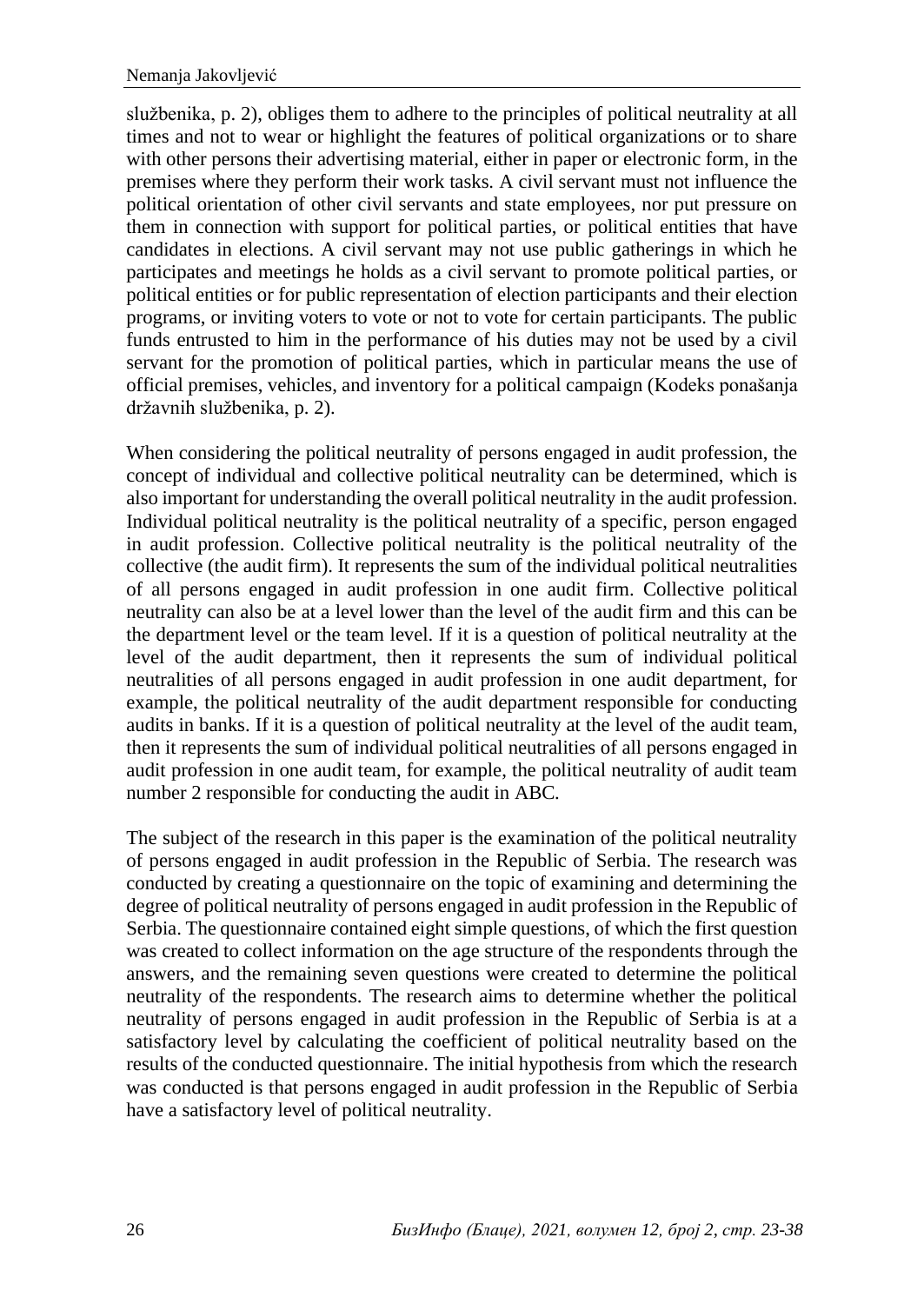### **2. Literature review**

The available literature on the topic of political neutrality of auditors is very scarce. In private audit firms, it is generally the executive board that oversees communication activities with political organizations. Private audit firms may face the risk of providing consulting services to political organizations for monetary compensation. They can lead to a breach of the political neutrality of those engaged in audit profession and therefore extra caution is needed in such cases. Private audit firms generally have adopted codes of ethics or codes of conduct that regulate, among other things issues of political neutrality of persons engaged in audit profession. All partners and all employees must adhere to the Code. They are generally prohibited from making monetary donations to political organizations and are not allowed to give monetary donations to other parties representing a third party in the name and on behalf of the audit firm. On the other hand, they may be allowed to provide services to political organizations that do not have a financial basis, and therefore additional attention is needed in this area because of such type of cooperation with political organizations and a special type of risk to political neutrality of auditors. The authors (Sian et al., 2020) believe that political attitudes that have a radical character can also affect the status of persons engaged in audit profession, citing the example of Saudi Arabia, where large audit companies that were the subject of research have a significantly higher number of male employees' persons to females, which according to the authors is a consequence of political and national attitudes towards women. The authors (Malsch & Morin, 2017) analyzed the challenges surrounding the position of Auditor General while emphasizing the importance of his/her personality in the election to the position. They believe that the power of the Auditor General does not expand simply in a set of structures, networks, and discourses, but is embodied in individuals whose power to act and make strategic decisions can bring significant changes (Guenin-Paracini et al., 2015).

The authors (Gendron et al., 2007) believe that the scientist and the auditor are always politicians, trying to claim that their knowledge and expertise are relevant and important, and not guided by their interest, but by universal truths and public interest. The authors (Malsch & Morin, 2017) believe that the selection of the Auditor General should not be based only on technical auditing skills, although they are very important and a necessary condition for selection, should include communication skills, behavior, and ability to make strategic decisions. The impact of education policy is significant on the audit profession from a general perspective (Hornbeck & Malin, 2019). The authors (Grasso & Sharkansky, 2001) consider that the understanding of audit independence seems to be outdated. The author (Avwokeni, 2016) found that the resistance of politicians and employees is a major factor hindering the implementation of program budgeting that affects both audit practice and the auditor's operational activities.

The authors (Amin et al., 2021) investigated the influence of political ties measured according to directors who had previously held political positions on determining audit prices. Their study highlights how auditors understand political relationships and their impact on the quality of financial reporting. Namakavarani (2021) investigated the relationship between the characteristics of the audit committee and the quality of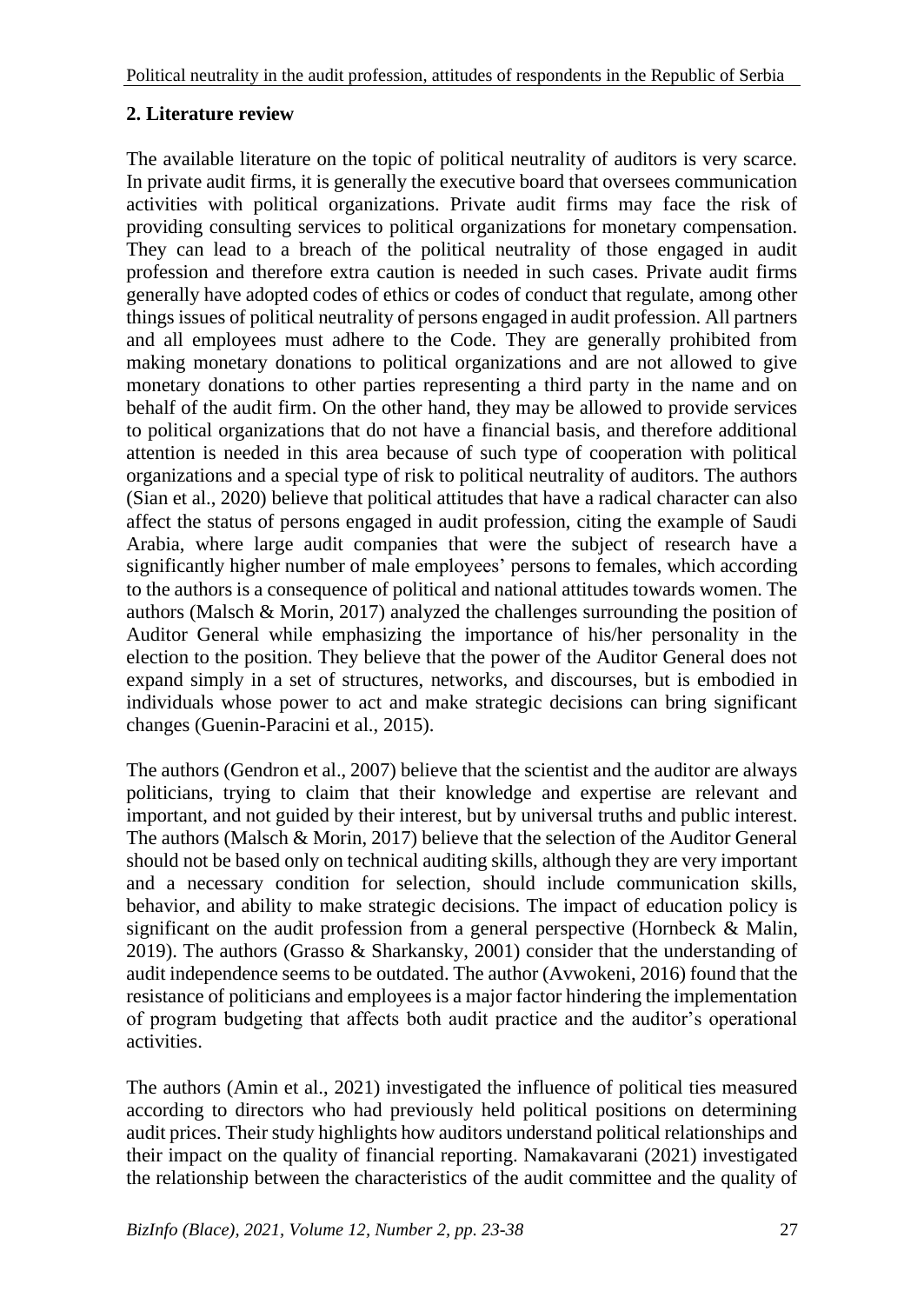accounting information about the role of the internal information environment and political connections. They believe that there is a significant and positive link between the audit committee and the characteristics of the quality of financial information in high-level political relations, as well as between the financial profession and the quality of financial information. Bradney (2001) investigated the arguments of the Quality Assurance Agency to improve the quality of teaching and the ideology of educational audit in the UK and presented the potential impact on reducing the amount of knowledge in external audit and the relationship with teaching quality. The authors (Sutopo et al., 2017) believe that local governments have an important role in providing services, but that some local governments still show relatively low performance, which may be due to the influence of political factors which is reflected in the audit opinion. Accountability policies and enforcement models help to explain the causes of ineffective internal audit legislation and their poor enforcement (Schwarz & Sulitzeanu-Kenan, 2002). Power (1993) considered the impact of policy on the regulatory allocation of responsibilities and the gap between public demands on auditor's and practitioners' attitudes about their roles and capabilities. There is a significant impact of human rights policy on audit subjects and indirectly on auditors (McGrogan, 2018).

Badaracco (1988) believes that the revision of communication, the traditional technique of business research, and the "new tool" have been the subject of some debate. The revision of communication seems to be political in some ways and other new techniques are not. By "political" it means challenging the fundamental assumptions about what public relations is for what they should do and what organizational role practitioners should play. At the same time, the audit of communications brings public relations closer, as a discipline and a body of knowledge closer to the communication of management. Their article describes a series of views on the role, scope, and purpose of the audit. The authors (Wahab et al., 2011) consider that a unique environment that offers clear and recognizable segments based on ethical norms, whereby management in companies that have strong political ties generally receive special privileges. Research participants (Usang & Basariah, 2018) pointed out the reasons for the negative relationship between cooperation and the performance of internal and external audits which include the political interest of the external auditor as one of the important reasons.

### **3. Empirical data and analysis**

The aim of the research that is the subject of this paper is to examine and determine the degree of political neutrality of persons engaged in audit profession in the Republic of Serbia. The questionnaire contained eight questions and they are presented below in the form of a matrix of research questions

| Text of the question | Purpose of the question                                  |            |  |  |  |  |
|----------------------|----------------------------------------------------------|------------|--|--|--|--|
|                      |                                                          | question   |  |  |  |  |
| How old are you?     | Determine<br>the<br>age structure of the<br>respondents. | Question 1 |  |  |  |  |

**Table 1**. Matrix of the research questions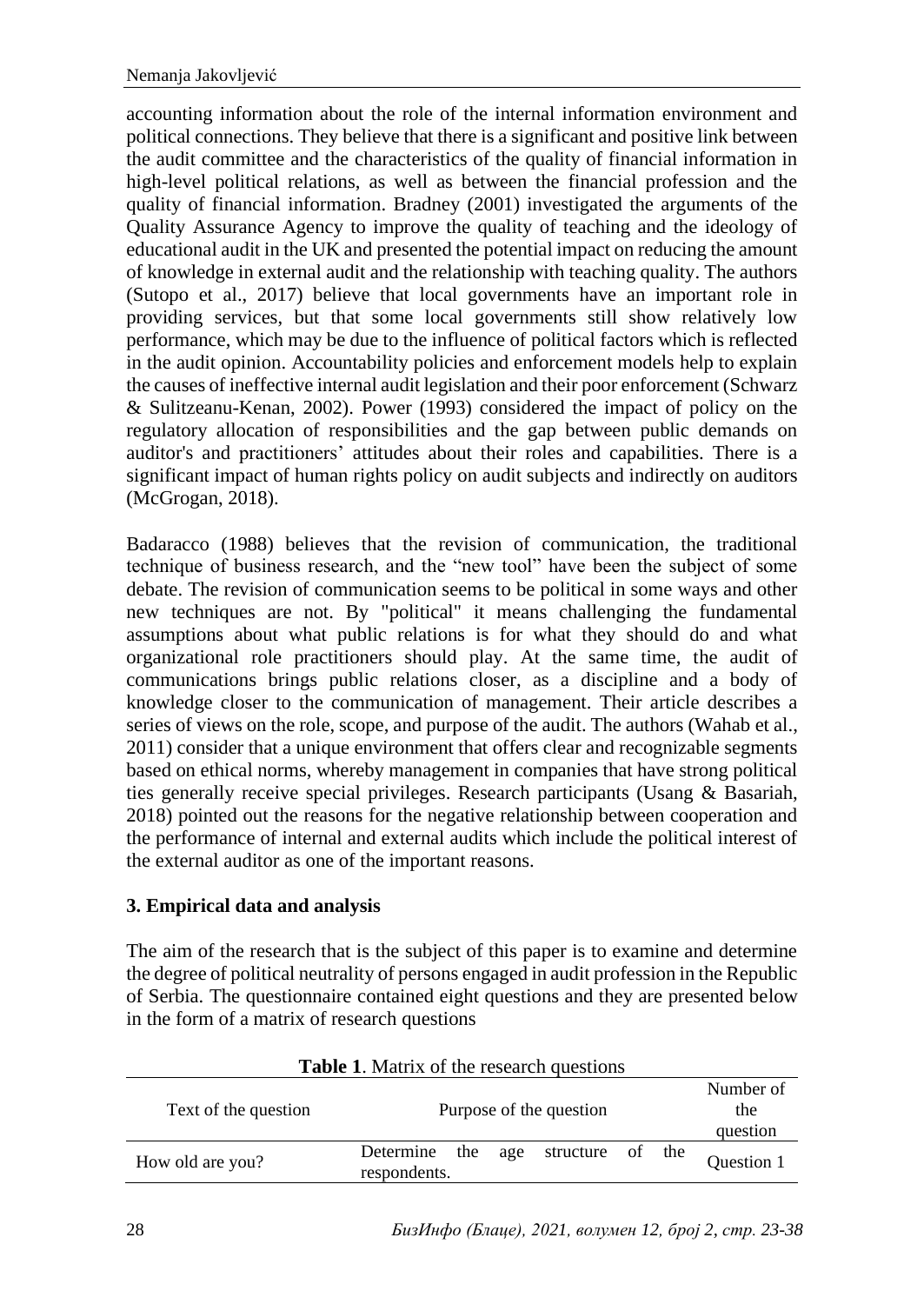Political neutrality in the audit profession, attitudes of respondents in the Republic of Serbia

| Text of the question                                                                            | Purpose of the question                                                                                                               | Number of<br>the<br>question |
|-------------------------------------------------------------------------------------------------|---------------------------------------------------------------------------------------------------------------------------------------|------------------------------|
| Is anyone in your family a<br>member of a political party?                                      | Determine if someone from the respondent's<br>family is a member of a political party.                                                | Question 2                   |
| Have you ever actively<br>discussed political issues<br>with your colleagues?                   | To determine whether respondents have ever<br>actively discussed political issues<br>with<br>colleagues.                              | Question 3                   |
| Have you ever advocated<br>the position of a political<br>party in front of your<br>colleagues? | To determine whether the respondents have<br>ever represented the position of a political<br>party in front of their colleagues.      | Question 4                   |
| Have you praised the views<br>of certain politicians in front<br>of your colleagues?            | To determine whether the respondents spoke<br>praisefully in front of their colleagues about<br>the attitudes of certain politicians. | Question 5                   |
| Have you ever discussed<br>political issues with an audit<br>client?                            | To determine whether respondents have ever<br>discussed political issues with the audit client.                                       | Question 6                   |
| Have you ever advocated<br>the position of a political<br>party before an audit client?         | To determine whether respondents have ever<br>represented the position of a political party<br>before an audit client.                | Question 7                   |
| Have you praised the views<br>of certain politicians in front<br>of the audit client?           | To determine whether the respondents spoke<br>praisefully in front of the audit client about<br>the attitudes of certain politicians. | Question 8                   |

#### **Table 1**. Continued

Source: Author

The research conducted as part of this paper contains limitations that have partially influenced the reduction of its scope and the quantitative and qualitative scope of its results, which have nevertheless maintained a satisfactory level of innovation and qualitative perception of knowledge. The first limitation is because the respondents may not have been completely honest when answering the questions from the distributed survey, which can create a distorted picture of the final results and affect the level of interest whose calculation is based on the results of the research. The second limitation is a consequence of the appearance of a limited number of answers in the form of feedback to the questions from the questionnaire which was distributed to the selected respondents via social networks. A larger number of answers would provide greater support and certainty to the presented conclusions and findings, but despite this limitation, the presented conclusions have satisfactory and appropriate support in the results of the questionnaire. Due to all the above, it is necessary to take the presented data with a great deal of caution during their interpretation and their official use. However, despite the stated limitations, the research conducted as a result presented significant findings and conclusions in the field of political neutrality of persons engaged in audit profession in the Republic of Serbia. External audit companies and internal audit departments can use the results of this research as a guide and concept for maintaining and improving the political neutrality of audit engagements to increase overall work performance and accumulated knowledge and practical skills to perform day-to-day tasks.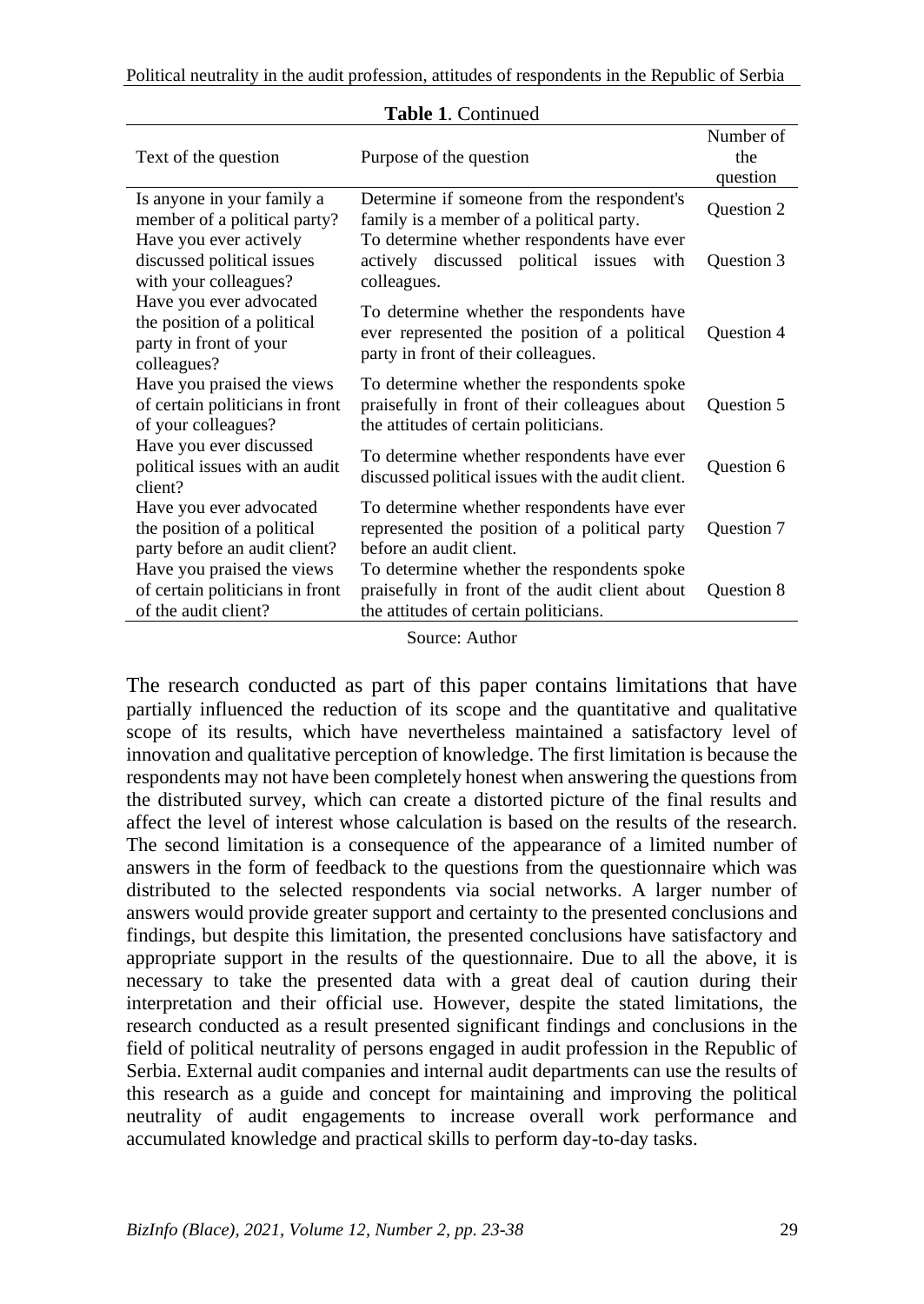The initial hypothesis from which the research was started is that the persons engaged in audit profession in the Republic of Serbia are politically neutral. To collect answers to the questions from the questionnaire, a total of 100 respondents who were engaged in audit profession in the Republic of Serbia were selected, and the questionnaire was distributed to them through available publicly available channels in the form of social networks. Before receiving the questionnaire, the respondents were divided into five groups according to age structure, namely 20 respondents aged between 18 and 27, 20 respondents aged between 28 and 37, 20 respondents aged between 38 and 47, 20 respondents aged age between 48 and 57 years and the remaining 20 respondents are aged between 58 and 67 years. The questionnaire contained eight questions. It was possible to answer each of the remaining five questions with three types of answers, yes, maybe, and no. Answers with that are numerically marked as number 1 for statistical analysis, answers with are not marked with 2, and answers with may be marked with 3. The obtained answers were used to calculate the coefficient of political neutrality of persons engaged in audit profession in the Republic of Serbia. The coefficient of political neutrality (CoAPN) is calculated according to the following formula.

CoAPN = 
$$
0.3 \times q_1 + 0.1 \times q_2 + 0.1 \times q_3 + 0.1 \times q_4 + 0.1 \times q_5 + 0.1 \times q_6 + 0.1 \times q_7
$$
 [1]

The values of q represent the cumulative values of the answers to the questions for each question separately, in such a way that the answers with yes are evaluated with 0 points, the answers with maybe evaluated with 0.5 points, and the answers with not evaluated with 1 point. The maximum value of the coefficient of political neutrality of persons engaged in audit profession is 18 points, and the minimum value is 0 points.

### **4. Results and Discussion**

The first group of respondents between the ages of 18 and 27 has a coefficient of political neutrality of 13.6 points. The results of the descriptive analysis and the collected answers are given in the following two tables.

|                                  |                |                |          |                | ె                 |                |                |
|----------------------------------|----------------|----------------|----------|----------------|-------------------|----------------|----------------|
| Group I                          | q2             | q3             | q4       | q <sub>5</sub> | q6                | q7             | q8             |
| Valid                            | 20             | 20             | 20       | 20             | 20                | 20             | 20             |
| Missing                          | $\theta$       | $\theta$       | $\theta$ | $\theta$       | $\theta$          | $\Omega$       | $\Omega$       |
| Mean                             | 2,05           | 1,70           | 2,10     | 1,90           | 2,00              | 1,85           | 2,00           |
| Std. Error of<br>Mean            | 0,185          | 0,164          | 0,161    | 0,191          | 0,145             | 0,150          | 0,162          |
| Median                           | $2,07^{\rm a}$ | $1.65^{\rm a}$ | $2,13^a$ | $1,86^a$       | 2.00 <sup>a</sup> | $1,82^{\rm a}$ | $2,00^{\rm a}$ |
| Mode                             | 2 <sup>b</sup> |                | 2        |                | 2                 | 2              | 2              |
| Std. Deviation                   | 0,826          | 0.733          | 0.718    | 0.852          | 0.649             | 0.671          | 0,725          |
| Variance                         | 0.682          | 0,537          | 0,516    | 0.726          | 0,421             | 0,450          | 0,526          |
| <b>Skewness</b>                  | $-0,098$       | 0,553          | $-0,152$ | 0,204          | 0,000             | 0,177          | 0,000          |
| Std. Error of<br><b>Skewness</b> | 0,512          | 0,512          | 0,512    | 0,512          | 0,512             | 0,512          | 0,512          |
| Kurtosis                         | $-1,518$       | $-0.834$       | $-0.880$ | $-1,617$       | $-0.279$          | $-0.548$       | $-0,931$       |
| Std. Error of<br>Kurtosis        | 0,992          | 0,992          | 0,992    | 0,992          | 0,992             | 0,992          | 0,992          |

**Table 2.** Frequencies and descriptive statistics of the first group of questions

Source: Author based on analysis of results using SPSS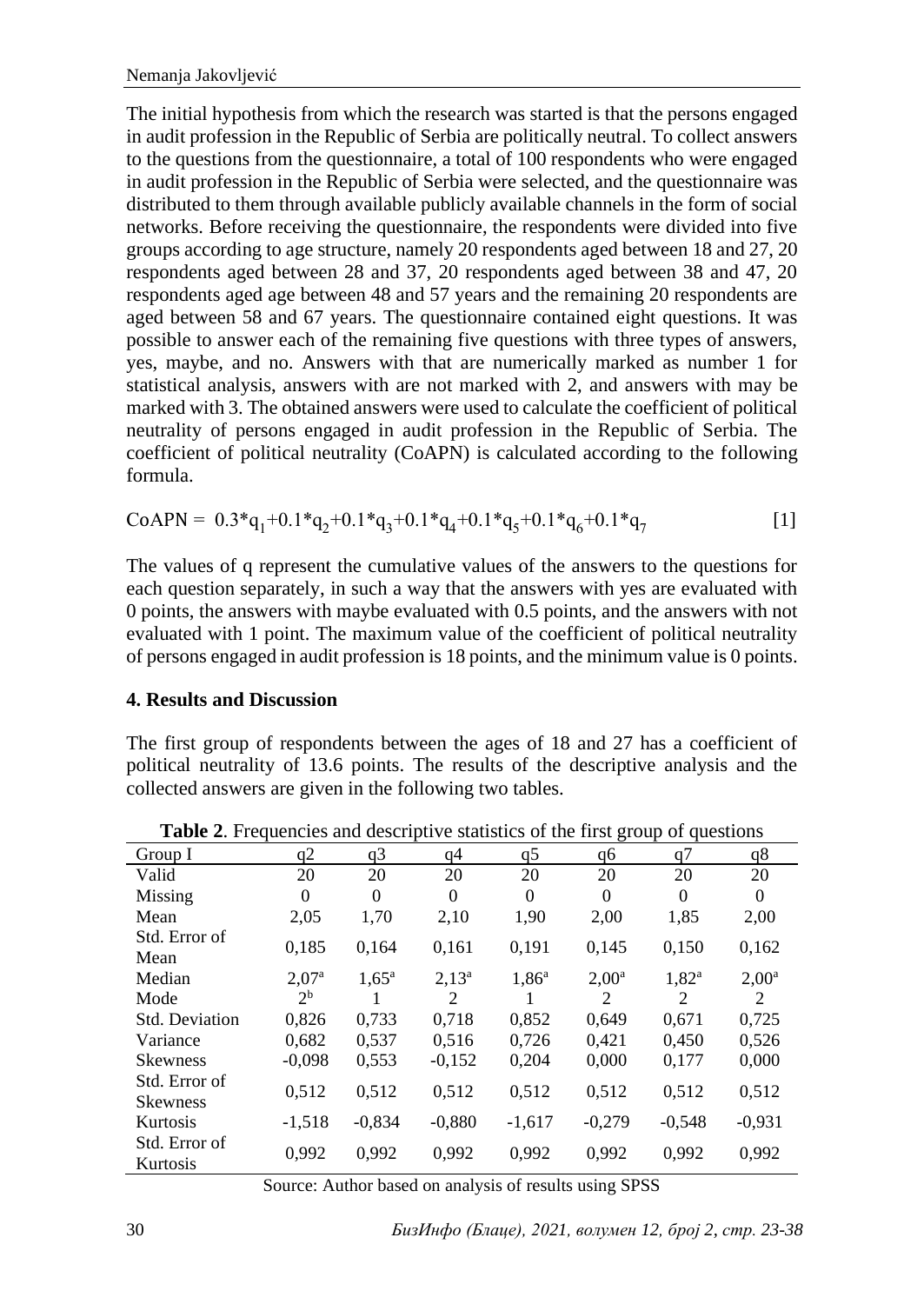To the second question, 4 respondents answered with yes, 14 answered with no, and 2 answered with maybe. To the third question, 7 respondents answered with yes, 12 answered with no, and 1 answered with maybe. To the fourth question, 4 respondents answered with yes, 13 answered with no, and 3 answered with maybe. To the fifth question, 5 respondents answered with yes, 10 answered with no, and 5 answered with maybe. To the sixth question, 1 respondent answered with yes, 17 answered with no, and 2 answered with maybe. To the seventh question, 1 respondent answered with yes, 16 answered with no, and 3 answered with maybe. To the eighth question, 2 respondents answered with yes, 14 answered with no, and 4 answered with maybe.

| Sum of answers from group I             | a2   | a3   | α4   | CD   | a6  |      | qŏ  |
|-----------------------------------------|------|------|------|------|-----|------|-----|
| Count of yes $*$ 0                      |      |      |      |      |     |      |     |
| Count of no $*1$                        | 14   | 12   | 13   | 10   |     | 16   | 14  |
| Count of maybe $* 0.5$                  |      | 0.5  | 1.5  | 2,5  |     |      |     |
|                                         | 15   | 12.5 | 14.5 | 12,5 | 18  | 17.5 | 16  |
| $0,3(0,1)$ x q                          | 4.5  |      | 1.45 | 1.25 | 1.8 | 1.75 | 1.6 |
| Coefficient of the political neutrality | 13,6 |      |      |      |     |      |     |

Source: Author based on the received answers

Another group of respondents aged between 28 and 37 has a coefficient of political neutrality of 12.5 points. The results of the descriptive analysis and the collected answers are given in the following two tables.

| Group II                         | q2             | q <sub>3</sub>    | q <sub>4</sub> | q5             | q6       | q7       | q8       |
|----------------------------------|----------------|-------------------|----------------|----------------|----------|----------|----------|
| Valid                            | 20             | 20                | 20             | 20             | 20       | 20       | 20       |
| Missing                          | $\Omega$       | $\Omega$          | $\theta$       | $\Omega$       | $\theta$ | $\theta$ | $\Omega$ |
| Mean                             | 2,35           | 2,00              | 2,15           | 2,15           | 2,15     | 2,20     | 2,20     |
| Std. Error of<br>Mean            | 0,150          | 0,178             | 0,150          | 0,182          | 0,109    | 0.117    | 0,138    |
| Median                           | $2,39^{\rm a}$ | 2.00 <sup>a</sup> | $2,18^a$       | $2,20^{\rm a}$ | $2,16^a$ | $2,21^a$ | $2,22^a$ |
| Mode                             | 2 <sup>b</sup> | 2                 | 2              | 3              | 2        | 2        | 2        |
| <b>Std. Deviation</b>            | 0.671          | 0.795             | 0.671          | 0.813          | 0.489    | 0,523    | 0,616    |
| Variance                         | 0,450          | 0,632             | 0,450          | 0,661          | 0,239    | 0,274    | 0,379    |
| <b>Skewness</b>                  | $-0,549$       | 0,000             | $-0.177$       | $-0,296$       | 0,442    | 0,294    | $-0,120$ |
| Std. Error of<br><b>Skewness</b> | 0,512          | 0,512             | 0,512          | 0,512          | 0,512    | 0,512    | 0,512    |
| Kurtosis                         | $-0.548$       | $-1,366$          | $-0.548$       | $-1,399$       | 1,304    | 0,457    | $-0,207$ |
| Std. Error of<br>Kurtosis        | 0,992          | 0,992             | 0,992          | 0,992          | 0,992    | 0,992    | 0,992    |

**Table 4**. Frequencies and descriptive statistics of the second group of questions

Source: Author based on analysis of results using SPSS

To the second question, 2 respondents answered with yes, 9 answered with no, and 9 answered with maybe. To the third question, 6 respondents answered with yes, 8 answered with no, and 8 answered with maybe. To the fourth question, 3 respondents answered with yes, 11 answered with no, and 6 answered with maybe. To the fifth question, 5 respondents answered with yes, 7 answered with no, and 8 answered with maybe. To the sixth question, 1 respondent answered with yes, 15 answered with no, and 4 answered with maybe. To the seventh question, 1 respondent answered with yes,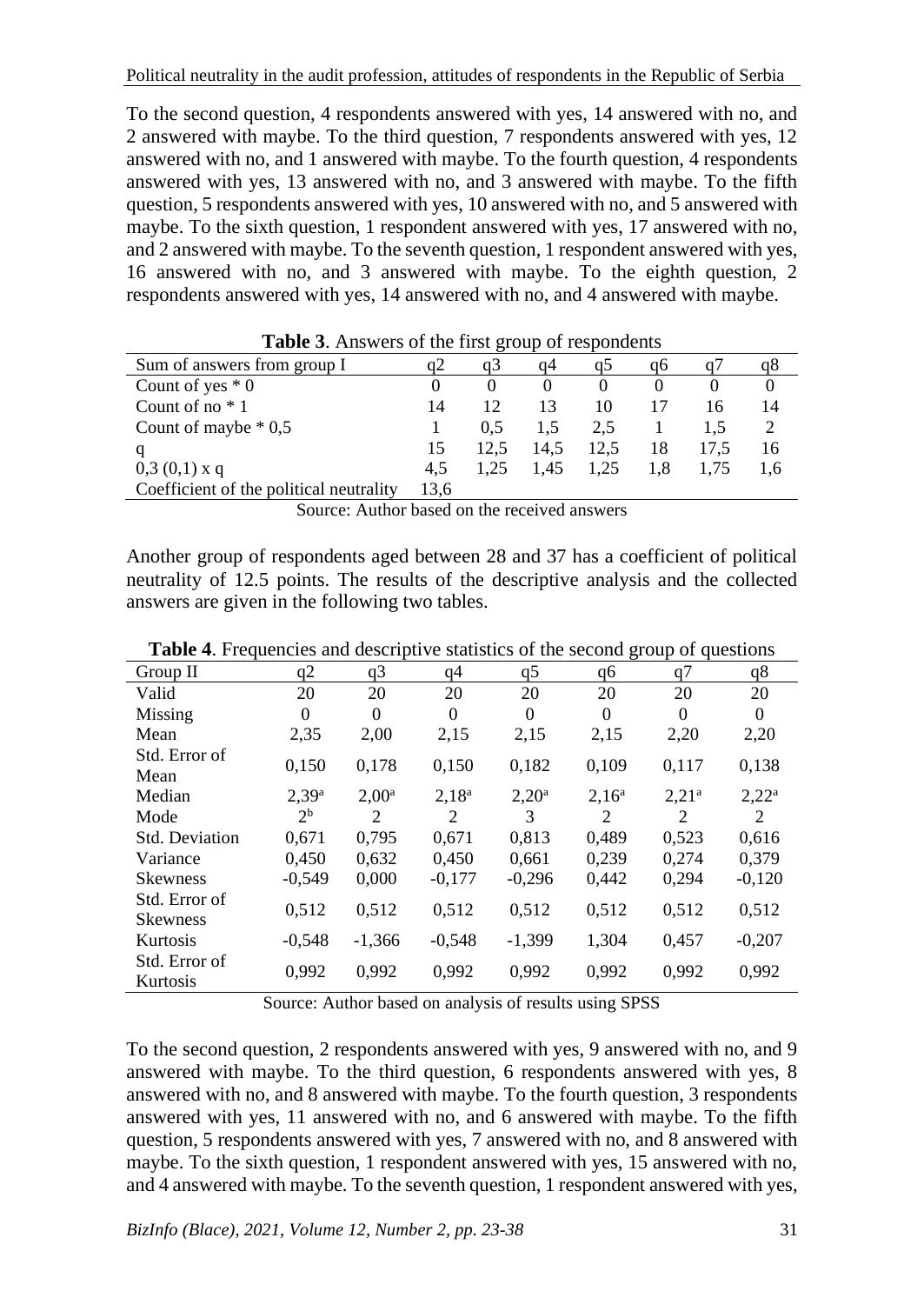14 answered with no, and 5 answered with maybe. To the eighth question, 2 respondents answered with yes, 12 answered with no, and 6 answered with maybe.

| Sum of answers from group II            |      | a3 | α4  | CD |    |      |    |
|-----------------------------------------|------|----|-----|----|----|------|----|
| Count of yes $*$ 0                      |      |    |     |    |    |      |    |
| Count of no $*1$                        | Q    |    |     |    | 15 | 14   | 12 |
| Count of maybe $*0,5$                   | 4.5  |    |     |    |    | 2.5  |    |
|                                         | 13.5 |    | 14  |    | 17 | 16.5 | 15 |
| $0,3(0,1)$ x q                          | 4.05 |    | 1.4 |    |    | 1.65 |    |
| Coefficient of the political neutrality | 12.5 |    |     |    |    |      |    |

**Table 5**. Answers of the second group of respondents

Source: Author based on the received answers

The third group of respondents, aged between 38 and 47, has a coefficient of political neutrality of 11.3 points. The results of the descriptive analysis and the collected answers are given in the following two tables.

| Group III                        | q2       | q <sub>3</sub> | q4       | q <sub>5</sub> | q6       | q7       | q8       |
|----------------------------------|----------|----------------|----------|----------------|----------|----------|----------|
| Valid                            | 20       | 20             | 20       | 20             | 20       | 20       | 20       |
| Missing                          | $\Omega$ | $\Omega$       | $\Omega$ | $\Omega$       | $\Omega$ | $\Omega$ | $\Omega$ |
| Mean                             | 2,10     | 1,85           | 2,05     | 2,10           | 2,15     | 2,10     | 2,15     |
| Std. Error of<br>Mean            | 0,176    | 0,196          | 0,153    | 0,191          | 0,109    | 0,124    | 0,150    |
| Median                           | $2,13^a$ | $1,79^{\rm a}$ | $2,06^a$ | $2.14^{a}$     | $2,16^a$ | $2,11^a$ | $2,18^a$ |
| Mode                             | 2        |                | 2        | 3              | 2        | 2        | 2        |
| Std. Deviation                   | 0.788    | 0.875          | 0.686    | 0.852          | 0.489    | 0,553    | 0,671    |
| Variance                         | 0,621    | 0,766          | 0.471    | 0.726          | 0.239    | 0.305    | 0,450    |
| <b>Skewness</b>                  | $-0.186$ | 0.315          | $-0.062$ | $-0,204$       | 0,442    | 0,083    | $-0.177$ |
| Std. Error of<br><b>Skewness</b> | 0.512    | 0.512          | 0,512    | 0.512          | 0,512    | 0.512    | 0,512    |
| Kurtosis                         | $-1,308$ | $-1,667$       | $-0,630$ | $-1,617$       | 1,304    | 0,766    | $-0,548$ |
| Std. Error of<br>Kurtosis        | 0,992    | 0,992          | 0,992    | 0,992          | 0,992    | 0.992    | 0,992    |

**Table 6.** Frequencies and descriptive statistics of the third group of questions

Source: Author based on analysis of results using SPSS

To the second question, 5 respondents answered with yes, 8 answered with no, and 7 answered with maybe. To the third question, 9 respondents answered with yes, 5 answered with no, and 6 answered with maybe. To the fourth question, 4 respondents answered with yes, 11 answered with no, and 5 answered with maybe. To the fifth question, 6 respondents answered with yes, 6 answered with no, and 8 answered with maybe. To the sixth question, 1 respondent answered with yes, 15 answered with no, and 4 answered with maybe. To the seventh question, 2 respondents answered with yes, 14 answered with no, and 4 answered with maybe. To the eighth question, 3 respondents answered with yes, 11 answered with no, and 6 answered with maybe.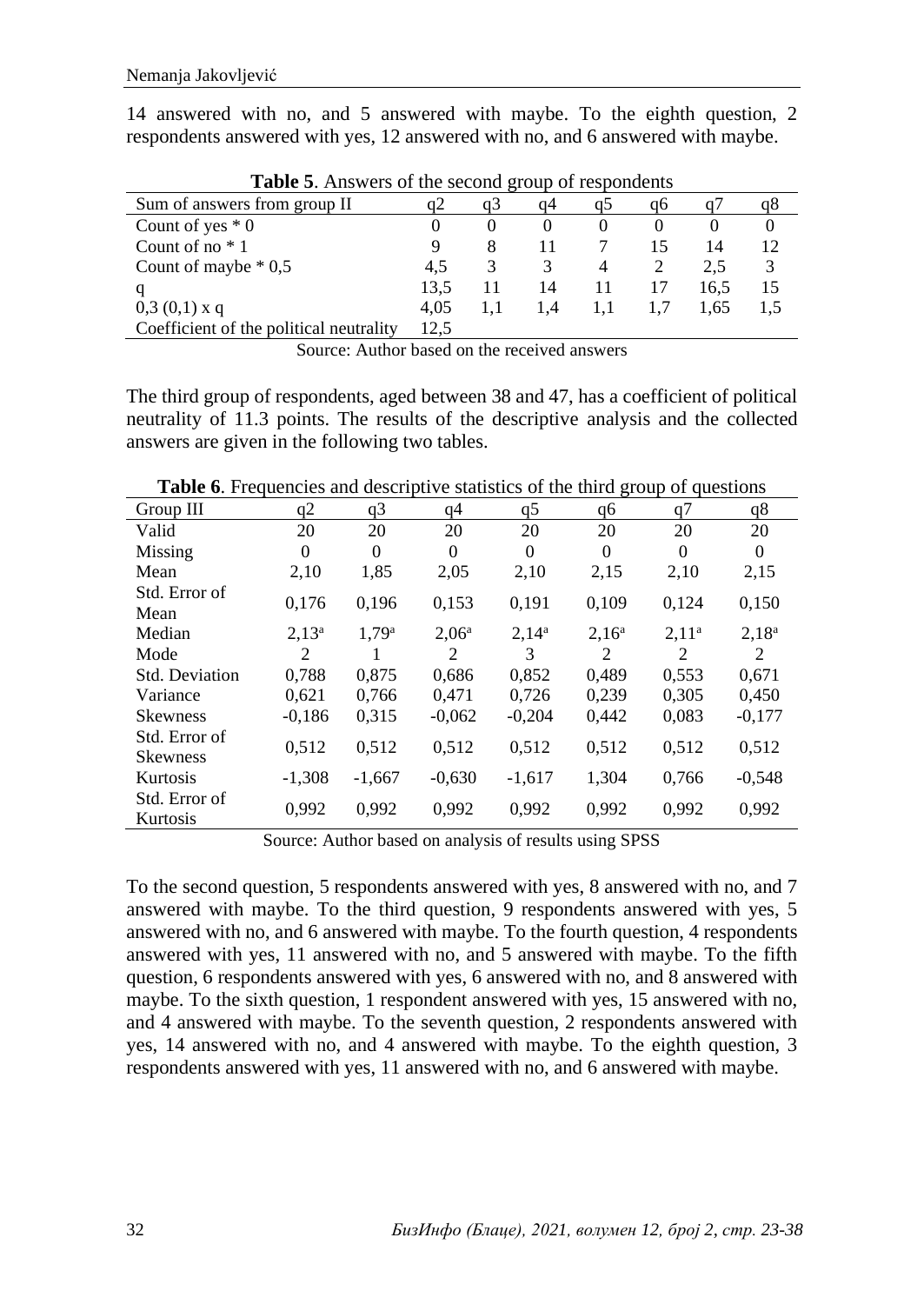| <b>rapic</b> <i>i</i> . Allowers of the time group of respondents |      |     |      |    |    |     |    |
|-------------------------------------------------------------------|------|-----|------|----|----|-----|----|
| Sum of answers from group III                                     | a2   | a3  | a4   |    | aб |     |    |
| Count of yes $*$ 0                                                |      |     |      |    |    |     |    |
| Count of no $*1$                                                  |      |     |      |    |    | 14  |    |
| Count of maybe $* 0,5$                                            | 3.5  | 3   | 2.5  |    |    |     |    |
|                                                                   | 11.5 |     | 13.5 | 10 |    | 16  | 14 |
| $0,3(0,1)$ x q                                                    | 3.45 | 0.8 | 1.35 |    |    | 1.6 |    |
| Coefficient of the political neutrality                           | 11.3 |     |      |    |    |     |    |

| Table 7. Answers of the third group of respondents |  |  |
|----------------------------------------------------|--|--|
|----------------------------------------------------|--|--|

Source: Author based on the received answers

The fourth group of respondents, aged between 48 and 57, has a coefficient of political neutrality of 10.9 points. The results of the descriptive analysis and the collected answers are given in the following two tables.

**Table 8**. Frequencies and descriptive statistics of the fourth group of questions

| Group IV                         | q2             | q3                | q4             | q5       | q6             | q7       | q8             |
|----------------------------------|----------------|-------------------|----------------|----------|----------------|----------|----------------|
| Valid                            | 20             | 20                | 20             | 20       | 20             | 20       | 20             |
| Missing                          | $\Omega$       | $\Omega$          | $\theta$       | $\Omega$ | $\Omega$       | $\theta$ | $\Omega$       |
| Mean                             | 2,15           | 1,95              | 1,95           | 2,10     | 2,05           | 2,05     | 1,95           |
| Std. Error of<br>Mean            | 0,182          | 0,185             | 0,153          | 0.191    | 0,135          | 0,135    | 0,153          |
| Median                           | $2,20^{\rm a}$ | 1.93 <sup>a</sup> | $1,94^{\rm a}$ | $2,14^a$ | $2,06^{\rm a}$ | $2,06^a$ | $1,94^{\rm a}$ |
| Mode                             | 3              | 1 <sup>d</sup>    | $\overline{c}$ | 3        | 2              | 2        | 2              |
| <b>Std. Deviation</b>            | 0,813          | 0,826             | 0,686          | 0,852    | 0,605          | 0.605    | 0,686          |
| Variance                         | 0.661          | 0,682             | 0.471          | 0.726    | 0,366          | 0.366    | 0.471          |
| <b>Skewness</b>                  | $-0,296$       | 0,098             | 0,062          | $-0,204$ | $-0,012$       | $-0.012$ | 0,062          |
| Std. Error of<br><b>Skewness</b> | 0,512          | 0,512             | 0,512          | 0,512    | 0,512          | 0,512    | 0,512          |
| Kurtosis                         | $-1.399$       | $-1,518$          | $-0.630$       | $-1,617$ | 0,189          | 0,189    | $-0.630$       |
| Std. Error of<br>Kurtosis        | 0,992          | 0,992             | 0,992          | 0,992    | 0,992          | 0,992    | 0,992          |

Source Author based on analysis of results using SPSS

To the second question, 5 respondents answered with yes, 7 answered with no, and 8 answered with maybe. To the third question, 7 respondents answered with yes, 7 answered with no, and 6 answered with maybe. To the fourth question, 5 respondents answered with yes, 11 answered with no, and 4 answered with maybe. To the fifth question, 6 respondents answered with yes, 6 answered with no, and 8 answered with maybe. To the sixth question, 3 respondents answered with yes, 13 answered with no, and 4 answered with maybe. To the seventh question, 3 respondents answered with yes, 13 answered with no, and 4 answered with maybe. To the eighth question, 5 respondents answered with yes, 11 answered with no, and 4 answered with maybe.

| <b>TWORE</b> 211 HIS WORD OF the FOURTH EFOUR OF FORD SHOULD |      |    |    |    |    |    |    |
|--------------------------------------------------------------|------|----|----|----|----|----|----|
| Sum of answers from group IV                                 | q2   | a3 | α4 |    | uo |    | uδ |
| Count of yes $*0$                                            |      |    |    |    |    |    |    |
| Count of no $*1$                                             |      |    |    | h  |    |    |    |
| Count of maybe $* 0.5$                                       |      |    |    |    |    |    |    |
|                                                              |      | 10 |    | 10 |    | 15 | 13 |
| $0,3(0,1)$ x q                                               | 3.3  |    |    |    |    |    |    |
| Coefficient of the political neutrality                      | 10.9 |    |    |    |    |    |    |

**Table 9**. Answers of the fourth group of respondents

Source: Author based on the received answers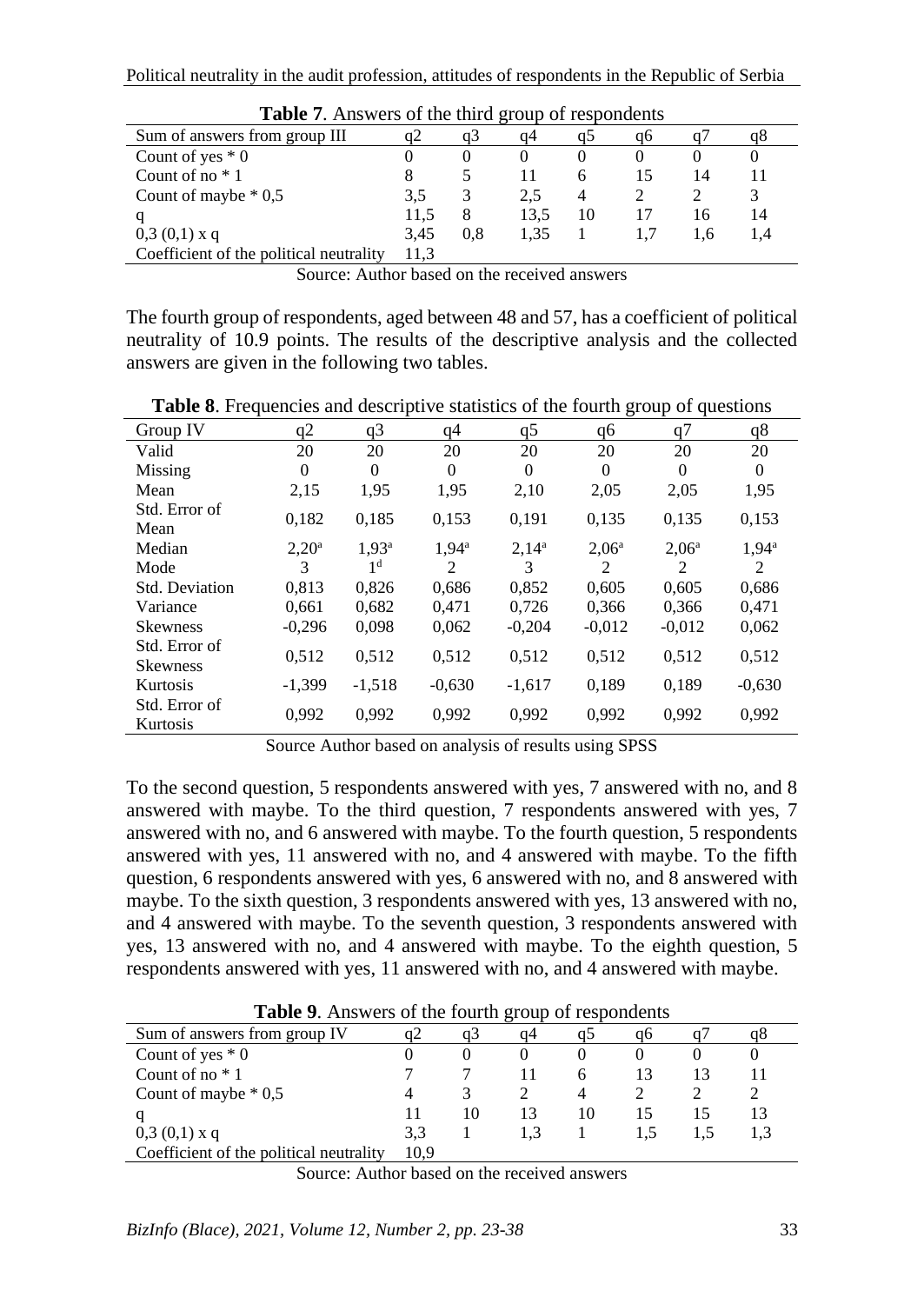The fifth group of respondents, aged between 58 and 67, has a coefficient of political neutrality of 10.2 points. The results of the descriptive analysis and the collected answers are given in the following two tables.

| ె                                |                |                |          |                |                |                |                |  |  |  |  |  |
|----------------------------------|----------------|----------------|----------|----------------|----------------|----------------|----------------|--|--|--|--|--|
| Group V                          | q2             | q3             | q4       | q <sub>5</sub> | q6             | q7             | q8             |  |  |  |  |  |
| Valid                            | 20             | 20             | 20       | 20             | 20             | 20             | 20             |  |  |  |  |  |
| Missing                          | $\Omega$       | $\Omega$       | $\theta$ | $\Omega$       | $\Omega$       | $\Omega$       | $\Omega$       |  |  |  |  |  |
| Mean                             | 2,05           | 1,70           | 2,10     | 1,90           | 2,00           | 1,85           | 2,00           |  |  |  |  |  |
| Std. Error of<br>Mean            | 0,185          | 0,164          | 0,161    | 0,191          | 0,145          | 0,150          | 0,162          |  |  |  |  |  |
| Median                           | $2,07^{\rm a}$ | $1.65^{\rm a}$ | $2,13^a$ | $1,86^a$       | $2,00^{\rm a}$ | $1,82^{\rm a}$ | $2,00^{\rm a}$ |  |  |  |  |  |
| Mode                             | $2^{\rm b}$    |                | 2        |                | 2              | 2              | 2              |  |  |  |  |  |
| <b>Std. Deviation</b>            | 0.826          | 0.733          | 0.718    | 0.852          | 0.649          | 0.671          | 0.725          |  |  |  |  |  |
| Variance                         | 0.682          | 0,537          | 0,516    | 0,726          | 0.421          | 0,450          | 0,526          |  |  |  |  |  |
| <b>Skewness</b>                  | $-0.098$       | 0,553          | $-0,152$ | 0,204          | 0,000          | 0,177          | 0,000          |  |  |  |  |  |
| Std. Error of<br><b>Skewness</b> | 0,512          | 0,512          | 0,512    | 0,512          | 0,512          | 0,512          | 0,512          |  |  |  |  |  |
| Kurtosis                         | $-1,518$       | $-0.834$       | $-0.880$ | $-1,617$       | $-0.279$       | $-0,548$       | $-0,931$       |  |  |  |  |  |
| Std. Error of<br>Kurtosis        | 0,992          | 0,992          | 0,992    | 0,992          | 0,992          | 0,992          | 0.992          |  |  |  |  |  |

**Table 10**. Frequencies and descriptive statistics of the fifth group of questions

Source: Author based on analysis of results using SPSS

To the second question, 6 respondents answered with yes, 7 answered with no, and 7 answered with maybe. To the third question, 9 respondents answered with yes, 8 answered with no, and 3 answered with maybe. To the fourth question, 4 respondents answered with yes, 10 answered with no, and 6 answered with maybe. To the fifth question, 8 respondents answered with yes, 6 answered with no, and 6 answered with maybe. To the sixth question, 4 respondents answered with yes, 12 answered with no, and 4 answered with maybe. To the seventh question, 6 respondents answered with yes, 11 answered with no, and 3 answered with maybe. To the eighth question, 5 respondents answered with yes, 10 answered with no, and 5 answered with maybe.

| <b>Table 11.</b> Answers of the fifth group of respondents |      |          |     |              |     |      |      |  |  |  |  |
|------------------------------------------------------------|------|----------|-----|--------------|-----|------|------|--|--|--|--|
| Sum of answers from group V                                | a2   | a3       | α4  | CD           | aб  |      | q8   |  |  |  |  |
| Count of yes $*0$                                          | 0    | $\theta$ |     |              |     |      |      |  |  |  |  |
| Count of no $*1$                                           |      |          | 10  | <sub>6</sub> | 12  |      | 10   |  |  |  |  |
| Count of maybe $* 0.5$                                     | 3.5  | 1.5      |     |              |     |      | 2.5  |  |  |  |  |
|                                                            | 10.5 | 9.5      | 13  | 9            | 14  | 12.5 | 12.5 |  |  |  |  |
| $0,3(0,1)$ x q                                             | 3.15 | 0.95     | 1.3 | 0.9          | 1.4 | 1.25 | 1,25 |  |  |  |  |
| Coefficient of the political neutrality                    |      |          |     |              |     |      |      |  |  |  |  |

**Table 11**. Answers of the fifth group of respondents

Source: Author based on the received answers

Based on the presented analysis, it can be concluded that the coefficient of political neutrality of persons engaged in audit profession decreases as the age of the respondent's increases. The coefficient of political neutrality has a maximum value of 18 points. A value of 0 points indicates that there is a complete political bias of persons engaged in audit profession. A value in the range of 0 to 4 points indicates that there is very low political neutrality. A value in the range of 4 to 8 points indicates that there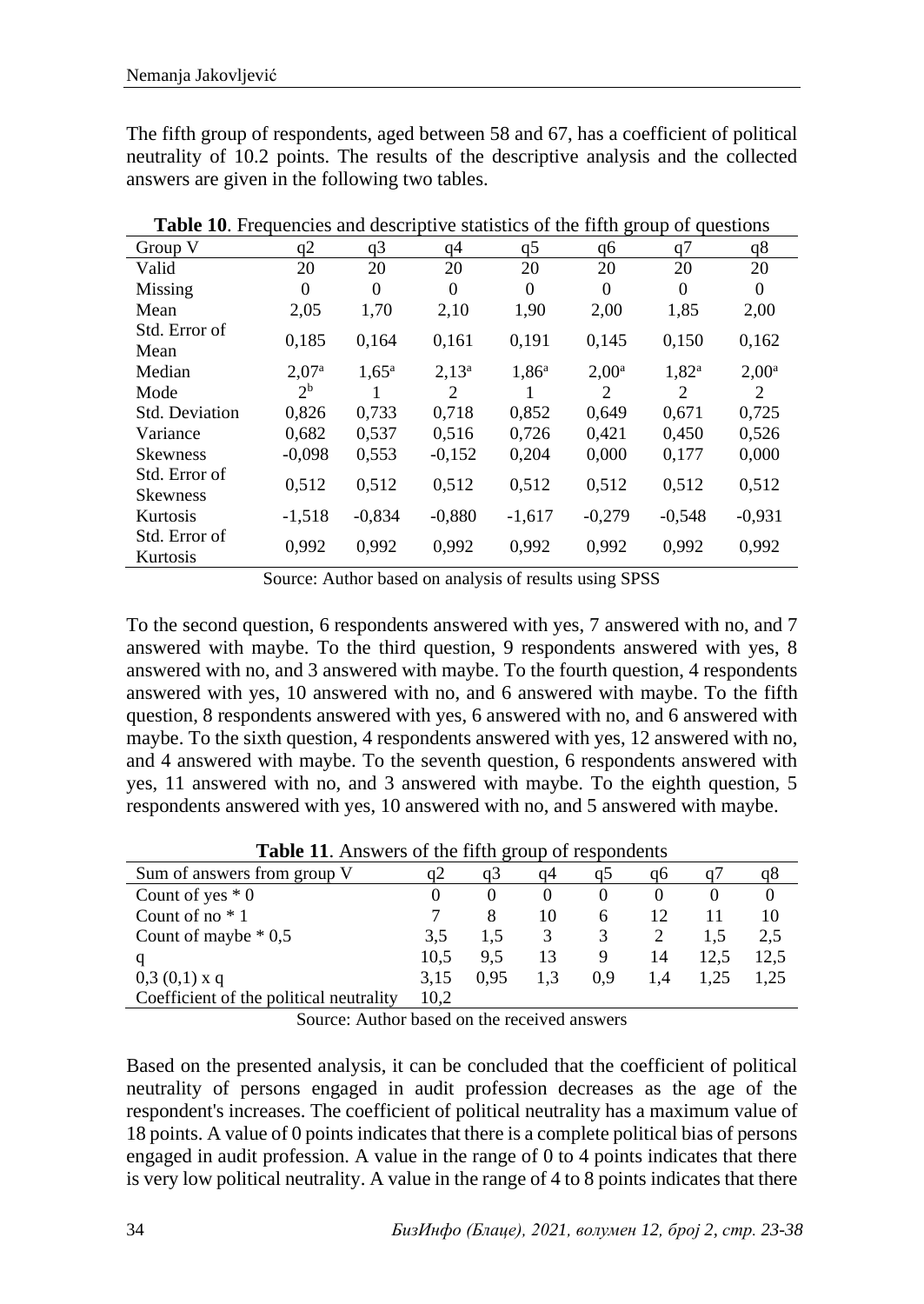is low political neutrality. A value in the range of 8 to 12 points indicates that there is moderate political neutrality, a value in the range of 12 to 16 indicates that there is high political neutrality and a value of 16 to 20 points indicates that there is very high political neutrality.



**Graph 1**. Coefficient of the auditor's political neutrality

Source: Author

In the Republic of Serbia, the respondents who participated in the research and represent persons engaged in audit profession have a high level of political impartiality between the ages of 18 and 37 and moderate political bias between the ages of 38 and 67.

### **5. Conclusion**

Political neutrality represents the independence, isolation of an individual from the activities carried out by political organizations, as well as from all other activities that can be considered subordinated to direct or indirect political influence. At the individual level, from the aspect of the auditor as an individual, there are two concepts of political neutrality. Both concepts are equally important, and for the auditor to be truly politically neutral, he must unconditionally fulfill both concepts at all times, and especially during the period of implementation of a specific audit engagement. The participation of political representatives in the activities carried out by audit teams engaged in audit profession and related activities can lead to temporary or in severe cases and to permanent loss of reputation of certain auditors, which can significantly affect the entire audit profession.

Essentially, political neutrality from the point of view of the international aspect is an area that is extremely complicated for a single regulation at the supranational level. This is largely due to the diversity in the types of political organization between different countries, as well as differentiated cultural understandings that may include different views on political neutrality and the obligation to apply it by representatives of the audit profession. Active participation in the implementation of the audit engagement in different countries may have different threats based on the political neutrality of auditors and may cause the need to apply different measures in response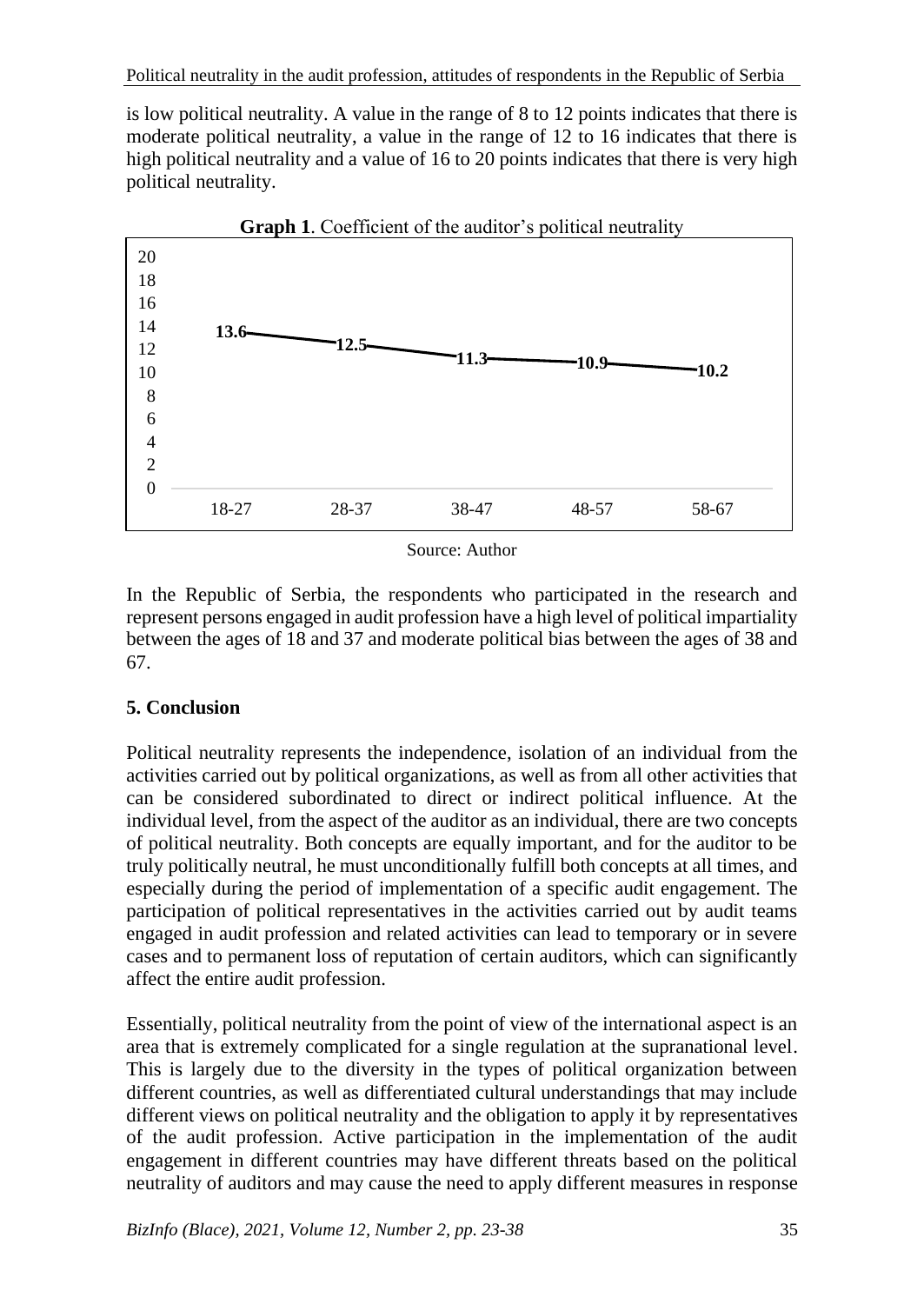to them. Certain states have a broad and uncompromising application of freedom of speech, human and minority rights, and civil rights guaranteed by constitutional norms or other highest legal norms, while other states do not.

It is of great importance that each person engaged in audit profession, as well as persons engaged in work that helps the smooth functioning of the audit profession, work daily to preserve both real and projected political neutrality, individually from the auditor's point of view and collectively observed aspect of the audit firm. While preserving their neutrality, auditors also preserve the collective political neutrality, the political neutrality of the audit firm. It is therefore important that each auditor maintains his or her neutrality to external political influences, to be able to adequately conduct any audit engagement with positive and successful results, and to be able to provide independent and objective assurance. Generally, before each audit engagement, the persons engaged in the audit profession sign a statement of ethical independence, which should, among other things, test their political neutrality during the audit in question.

Auditors must maintain their neutrality to political influence to perform their audit activities impartially. Where auditors wish to undertake policy activities, they must bear in mind the effect that their engagement may have or appears to have on the ability to perform their professional duties impartially. Auditors may not be allowed to participate in political activities, they must be aware that these activities may lead to professional conflict and sanctions provided for in the Rules on Disciplinary Responsibility. Employees of supreme institutions for the audit of public funds in the performance of their functions must be independent and autonomous to the legislative, executive, and judicial branches, the media, citizens' associations, electronic media, advertising on websites, public figures, or other persons and to perform the function independently of any external influence, restriction, persuasion, pressure or threat following its assessment of the evidence and interpretation of legal norms. By their conduct, persons engaged in audit profession must maintain and strengthen public confidence in the independence in the performance of their duties, and in particular refrain from expressing political views and public appearances of a political nature, appearances in which offensive content is presented, except in cases of participation in discussions directly related to an audit engagement, from attending political rallies or from participating in any way in political campaigns.

Respondents aged between 18 and 27 have a coefficient of political neutrality of 13.6 points, which means that they have a very high political neutrality. Respondents aged between 28 and 37 have a coefficient of political neutrality of 12.5 points, which means that they have a very high political neutrality. Respondents between the ages of 38 and 47 have a coefficient of political neutrality of 11.3 points, which means that they have moderate political neutrality. Respondents between the ages of 48 and 57 have a coefficient of political neutrality of 10.9 points, which means that they have moderate political neutrality. Respondents aged between 58 and 67 have a coefficient of political neutrality of 10.2 points, which means that they have moderate political neutrality, too. In the Republic of Serbia, respondents who participated in the survey and represent persons engaged in audit profession have high political impartiality between the ages of 18 and 37 and a moderate political between the ages of 38 and 67,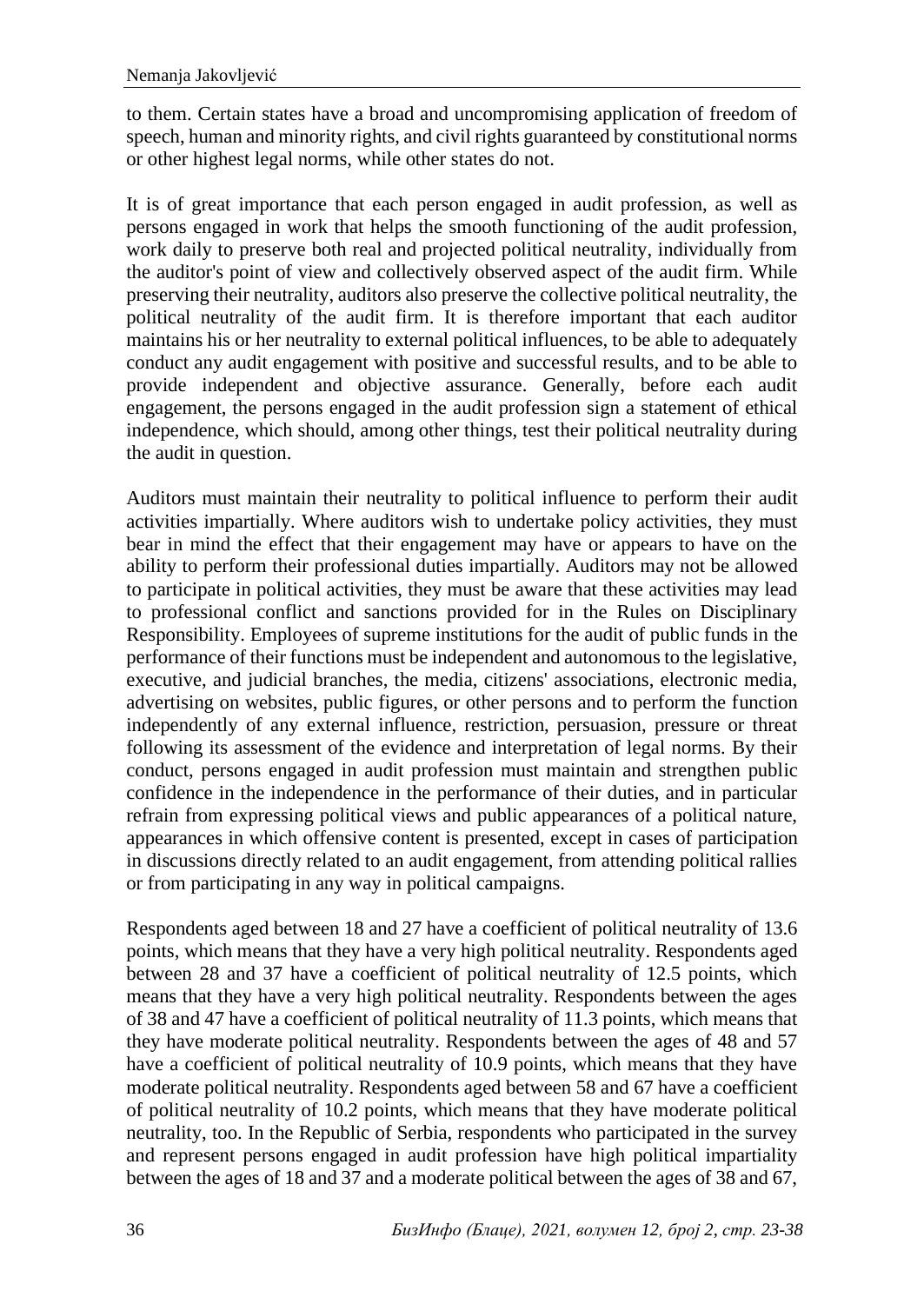which suggests that the political neutrality of those engaged on audit profession in the Republic of Serbia is at a satisfactory level. The main conclusion is that it is necessary to reconsider certain measures to improve the awareness of persons engaged in audit profession on political neutrality, its importance, threats that may violate political neutrality, and protection measures that can be taken at the individual and collective level to preserve political neutrality and audit firms.

# **References**

- Amin, K., Kim, C., Yang, Z., & Ye, F. (2021). Politically connected boards and audit pricing: US Evidence. *Accounting Horizons*, *35*(3), 1-22. <https://doi.org/10.2308/HORIZONS-18-157>
- Avwokeni, A. J. (2016). Cultural resistance, output measures, and audit practice: impact on non-implementation of program-based budgeting in Nigeria. *International Journal of Public Administration*, *39*(12), 909-916. <https://doi.org/10.1080/01900692.2015.1057850>
- Badaracco C. (1988). The Politics of Communication Audits, *Public Relations Quarterly, 33*(3), 27-32;
- Bradney, A. (2001). The Quality Assurance Agency and the politics of audit. *Journal of Law and Society*, *28*(3), 430-442. <https://doi.org/10.1111/1467-6478.00197>
- Kodeks ponašanja državnih službenika. *Službeni glasnik RS*, br. 29/2008, 30/2015, 20/2018, 42/2018, 80/2019 i 32/2020;
- Etički kodeks za državne revizore i druge zaposlene u Državnoj revizorskoj instituciji. *Službeni glasnik RS*, br. 44/2009;
- Gendron, Y., Cooper, D. J., & Townley, B. (2007). The construction of auditing expertise in measuring government performance. *Accounting, Organizations and Society*, *32*(1-2), 101-129. <https://doi.org/10.1016/j.aos.2006.03.005>
- Grasso, P. G., & Sharkansky, I. (2001). The auditing of public policy and the politics of auditing: The US GAO and Israel's state comptroller. *Governance*, *14*(1), 1- 21. <https://doi.org/10.1111/0952-1895.00149>
- Guénin-Paracini, H., Malsch, B., & Tremblay, M. S. (2015). On the operational reality of auditors' independence: Lessons from the field. *Auditing: A Journal of Practice & Theory*, *34*(2), 201-236. <https://doi.org/10.2308/ajpt-50905>
- Hornbeck, D., & Malin, J. (2019). State auditors in education policy. *Educational Policy*, *33*(7), 1047-1075. <https://doi.org/10.1177%2F0895904818755469>
- Malsch, B., & Morin, D. (2017). Legislative audit, at the frontiers of power and politics. *Accounting Auditing Control, 23*(1), 75-96. <https://doi.org/10.3917/cca.231.0075>
- McGrogan, D. (2018). The population and the individual: The human rights audit as the governmentalization of global human rights governance. *International Journal of Constitutional Law*, *16*(4), 1073-1100. <https://doi.org/10.1093/icon/moy086>
- Namakavarani, O. M., Daryaei, A. A., Askarany, D., & Askary, S. (2021). Audit Committee Characteristics and Quality of Financial Information: The Role of the Internal Information Environment and Political Connections. *Journal of Risk and Financial Management*, *14*(6), 273. <https://doi.org/10.3390/jrfm14060273>